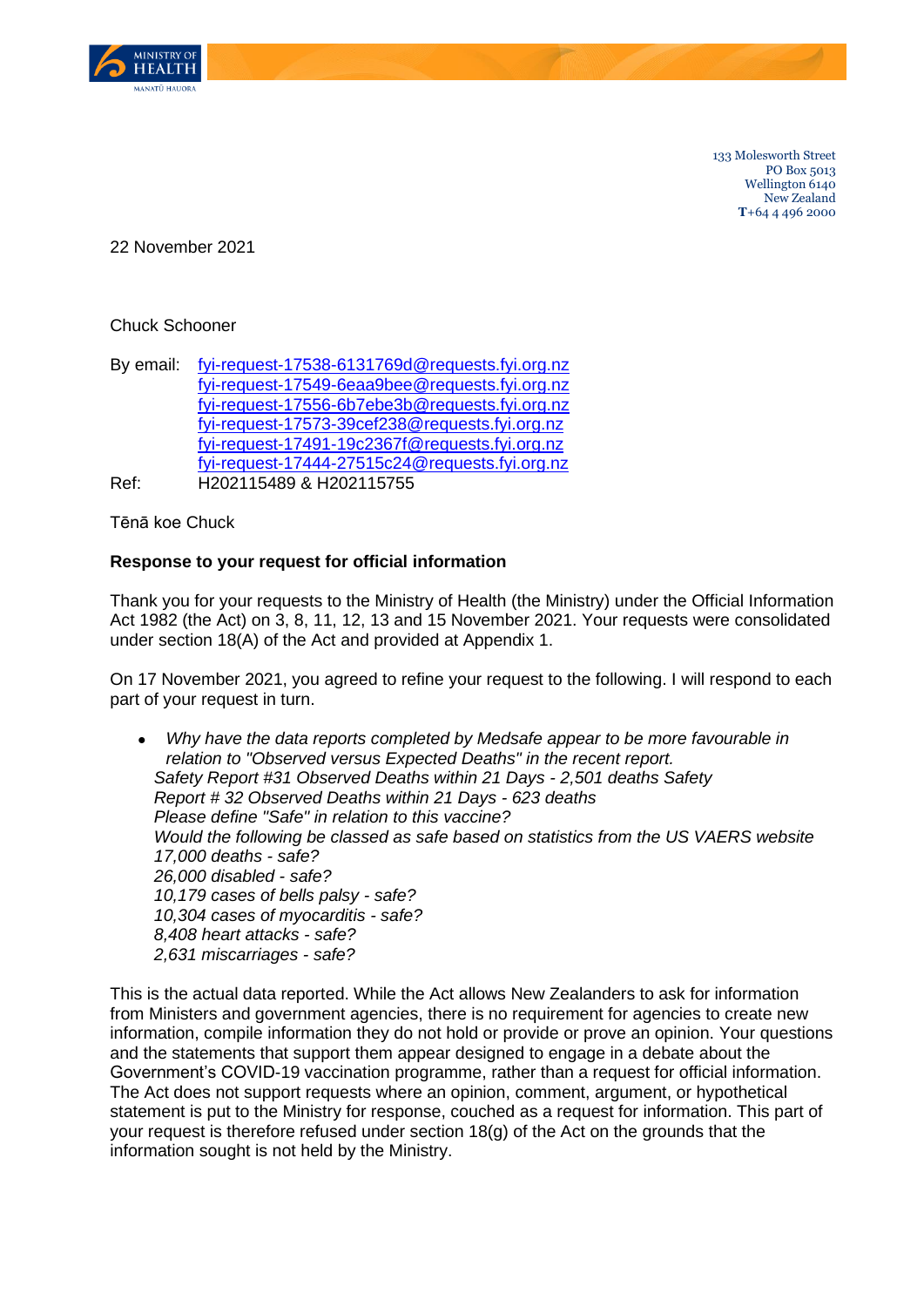• *Who is responsible for doing due diligence of actual statistics prior to approving this vaccine - do Medsafe do any due diligence or do they rely on what Pfizer has told them?*

The statistics are performed using established methods and have been reviewed by the statisticians on the COVID-19 Vaccine Independent Safety Monitoring Board (CV-ISMB)

- *Why was a cost benefit assessment of this vaccine not been completed and why is one not being completed now?*
- *Given the above a basic cost benefit based on actual data - based on global data of a 99% survival rate of the virus only 746 people would be impacted by the virus yet the vaccine has killed or permanently injured 74,522. Would you agree the cure is worse than the disease? This is a basic cost benefit and it totally destroys any justification for the vaccine.*

## *Please State how the Ministry of Health Define Effective?*

The definition of effective is determined by the measured outcomes in the clinical trial for a medicine.

Your questions and the statements that support them appear designed to engage in a debate about the Government's COVID-19 vaccination programme, rather than a request for official information. The Act does not support requests where an opinion, comment, argument, or hypothetical statement is put to the Ministry for response, couched as a request for information. These questions are therefore refused under section 18(g) of the Act on the grounds that the information sought is not held by the Ministry.

• *Recently it has come out that leaked information about the drug trials completed by Pfizer have all sorts of issues with safety, efficacy and the side effects that have been hidden. How can the MOH trust Pfizer? Especially for a vaccine that doesn't work as intended?*

There are several aspects of the New Zealand and international medicines regulatory systems that help to ensure the integrity of information submitted by sponsor companies in support of applications for the approval of new medicines. This includes the regular auditing of manufacturing and clinical sites for compliance with the requirements of Good Manufacturing, Clinical and Laboratory Practice, as well as independent testing of certain products. International regulatory authorities also collaborate and share information regarding the identification and investigation of any possible data integrity issues, such as through the International Conference of Medicine Regulatory Authorities (ICMRA).

• *If the vaccine can't stop you getting or transmitting virus does that fall into the definition of effective?*

Preliminary results from studies have shown that two doses of the Pfizer vaccine can substantially reduce transmission of the virus. For example, this study here: <https://www.nejm.org/doi/full/10.1056/nejmoa2108891>.

The following link provides information on vaccine effectiveness and other health measures: [https://www.health.govt.nz/our-work/diseases-and-conditions/covid-19-novel](https://www.health.govt.nz/our-work/diseases-and-conditions/covid-19-novel-coronavirus/covid-19-health-advice-public/about-covid-19/covid-19-about-delta-variant)[coronavirus/covid-19-health-advice-public/about-covid-19/covid-19-about-delta-variant](https://www.health.govt.nz/our-work/diseases-and-conditions/covid-19-novel-coronavirus/covid-19-health-advice-public/about-covid-19/covid-19-about-delta-variant) is that vaccination reduces transmission and the severity of COVID if infected.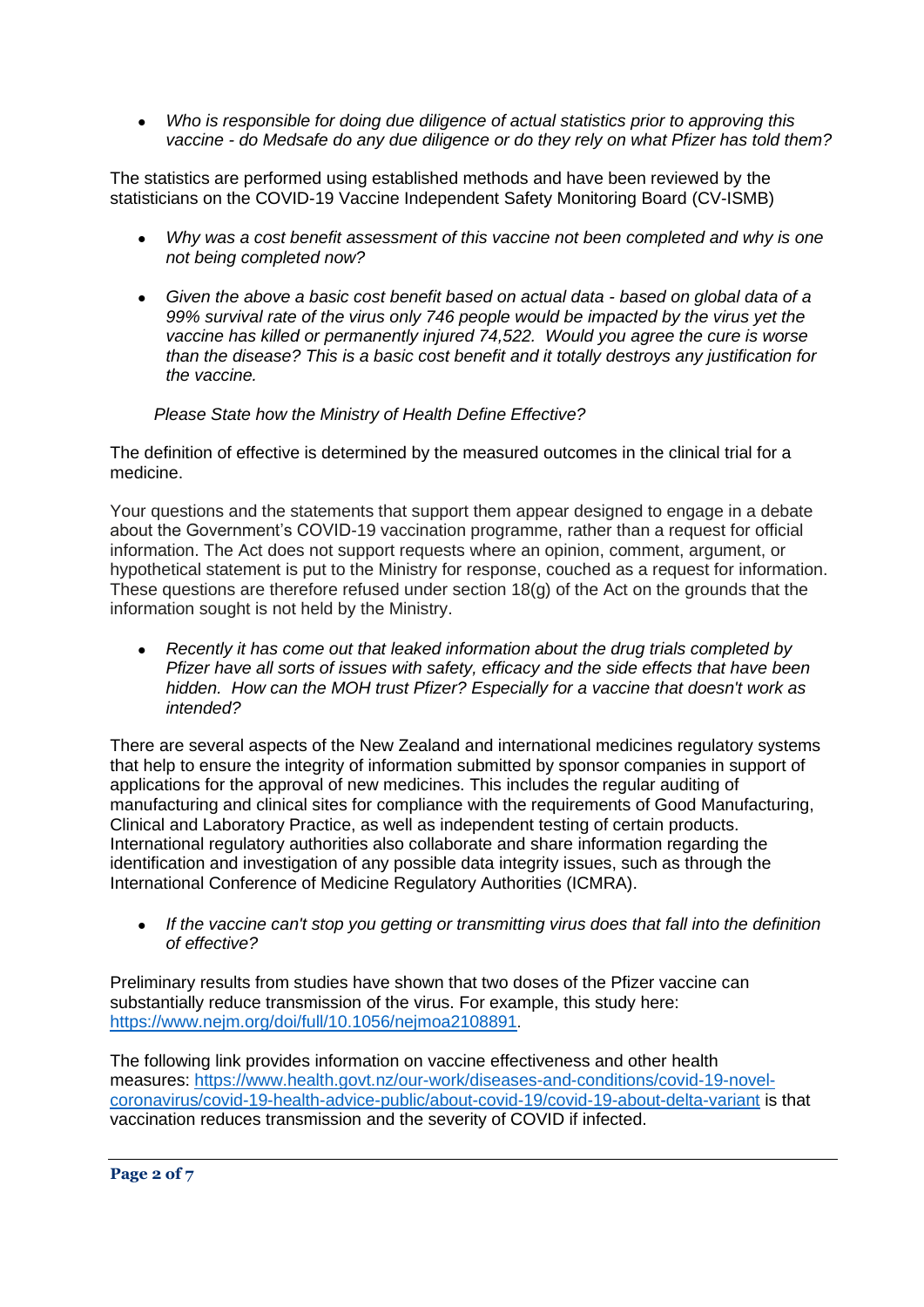Please refer to the vaccination stats that reinforce this:

[https://www.health.govt.nz/our-work/diseases-and-conditions/covid-19-novel-coronavirus/covid-](https://www.health.govt.nz/our-work/diseases-and-conditions/covid-19-novel-coronavirus/covid-19-data-and-statistics/covid-19-case-demographics#age-gender)[19-data-and-statistics/covid-19-case-demographics#age-gender.](https://www.health.govt.nz/our-work/diseases-and-conditions/covid-19-novel-coronavirus/covid-19-data-and-statistics/covid-19-case-demographics#age-gender)

These statistics show that the majority of the people who are infected with COVID-19 and/or in hospital are unvaccinated.

The Ministry also regularly updates the Science News page for up to date information regarding COVID-19 and the Vaccine: [https://www.health.govt.nz/our-work/diseases-and-conditions/covid-](https://www.health.govt.nz/our-work/diseases-and-conditions/covid-19-novel-coronavirus/covid-19-resources-and-tools/covid-19-science-news)[19-novel-coronavirus/covid-19-resources-and-tools/covid-19-science-news.](https://www.health.govt.nz/our-work/diseases-and-conditions/covid-19-novel-coronavirus/covid-19-resources-and-tools/covid-19-science-news)

- *If investigations aren't undertaken would you agree that you do not care about New Zealanders at all and this is past the point of caring about their health?*
- *Is the Ministry of Health aware that Merriam Webster changed the official definition of vaccine this year because mRNA technology did not fit into the definition. Do you think NZ would see vaccine take up if when they went to get the vaccine they were told the treatment was classed as a drug or gene therapy and not a vaccine?*
- *Do you believe that New Zealanders have actual "informed consent" when they go to get a vaccine?*
- *It is now acknowledged by Pfizer and experts that six months immunity might be provided? Would that be considered effective by MOH?*

While the Act allows New Zealanders to ask for information from Ministers and government agencies, there is no requirement for agencies to create new information, compile information they do not hold or provide or prove an opinion. Your questions and the statements that support them appear designed to engage in a debate about the Government's COVID-19 vaccination programme, rather than a request for official information. The Act does not support requests where an opinion, comment, argument, or hypothetical statement is put to the Ministry for response, couched as a request for information. These questions are therefore refused under section 18(g) of the Act on the grounds that the information sought is not held by the Ministry.

Please be advised that should the Ministry receive further requests seeking comment or an opinion they may be considered vexatious and refused under section 18(h) of the Act.

Under section 28(3) of the Act, you have the right to ask the Ombudsman to review any decisions made under this request. The Ombudsman may be contacted by email at: [info@ombudsman.parliament.nz](mailto:xxxx@xxxxxxxxx.xxxxxxxxxx.xx) or by calling 0800 802 602.

Please note that this response, with your personal details removed, may be published on the Ministry website at: [www.health.govt.nz/about-ministry/information-releases.](http://www.health.govt.nz/about-ministry/information-releases)

Nāku noa, nā

Jan Torres **Acting Manager OIA Services Office of the Director-General**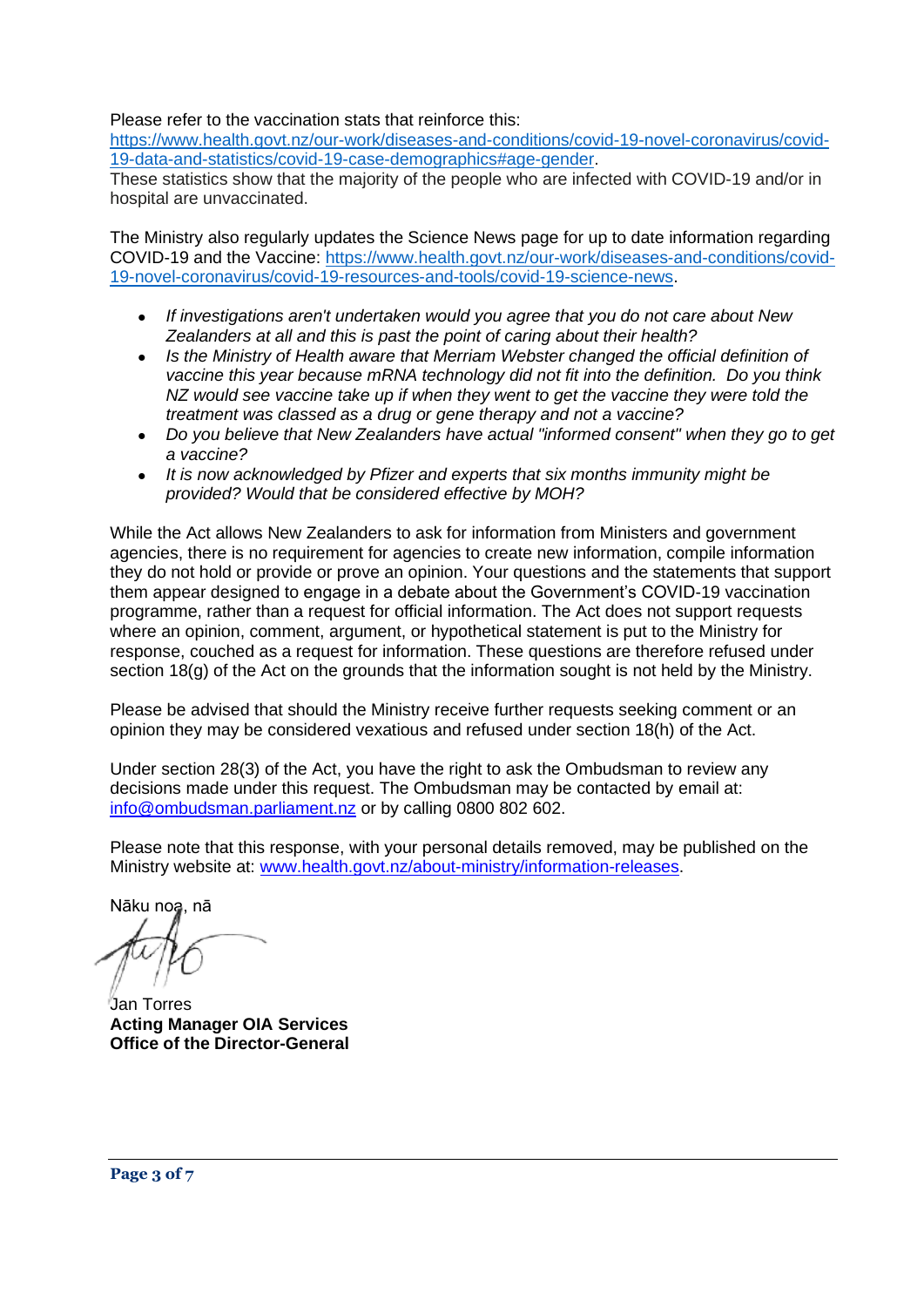## **Appendix 1: Your original request:**

*Why has the data reports completed by Medsafe appear to be more favourable in relation to "Observed versus Expected Deaths" in the recent report. Did this have anything to do with Medsafe approving Pfizer vaccine again. Data that has changed is below.*

*Safety Report #31 Observed Deaths within 21 Days - 2,501 deaths Safety Report # 32 Observed Deaths within 21 Days - 623 deaths*

*I note this is reported in slightly different way but there are 1,878 deaths that have mysteriously disappeared. Can Medsafe state why deaths have mysteriously been reduced from earlier reporting?*

*Can Medsafe/Ministry of Health/Covid-19 Response Minister Please confirm how they define "Safe and Effective"?*

*New Zealand has the benefit of real time data overseas so is anybody at all monitoring overseas trends? By way of an example here is data from the US Governments VAERS website - government data by the way and this is not "misinformation".*

*17,000 plus deaths reported dead direct from the vaccine - is anyone at Medsafe responsible for asking Pfizer why there are all these deaths in US?*

*800,000 injuries - has Medsafe investigated why there are so many injuries in the US before approving this vaccine in New Zealand - side effects in New Zealand each week continue to tick up - injuries in children no less - how are Medsafe okay with that when children prior to mass vaccination were hardly impacted*

*26,000 people with permanent disabilities in the US - would Medsafe consider this safe?*

*How can this be overlooked by Medsafe?* 

*How does Medsafe/Ministry of Health define effective?*

*Please note again real time data Waterford in Ireland that is 99.7% vaccinated previously had one of the lowest Covid rates (before mass vaccination) and now has one of the highest with what is almost a perfect vaccination rate.*

*How does Medsafe square that circle as to why highly vaccinated areas are seeing significant outbreaks in vaccinated. Is this not a worrying sign - similar trends in Israel, Gibraltor, UK. I would also ask Medsafe to immediately confirm if "unlinked" cases are in the vaccinated in New Zealand.*

*At what point does Ministry of Health/Medsafe wake up? It does look like all of the science around mRNA vaccines and it impacting the immune system are correct and we are likely to see more people sick in the next 6-9 months.*

*Number of persons/panel/investigators who assess if the deaths after administration are from the vaccine*

- *- Please provide their individual qualifications*
- *- Please provide the amount of years they have been in practice*
- *- Please provide if this work is peer reviewed by an independent body*
- *- Please provide who employs them*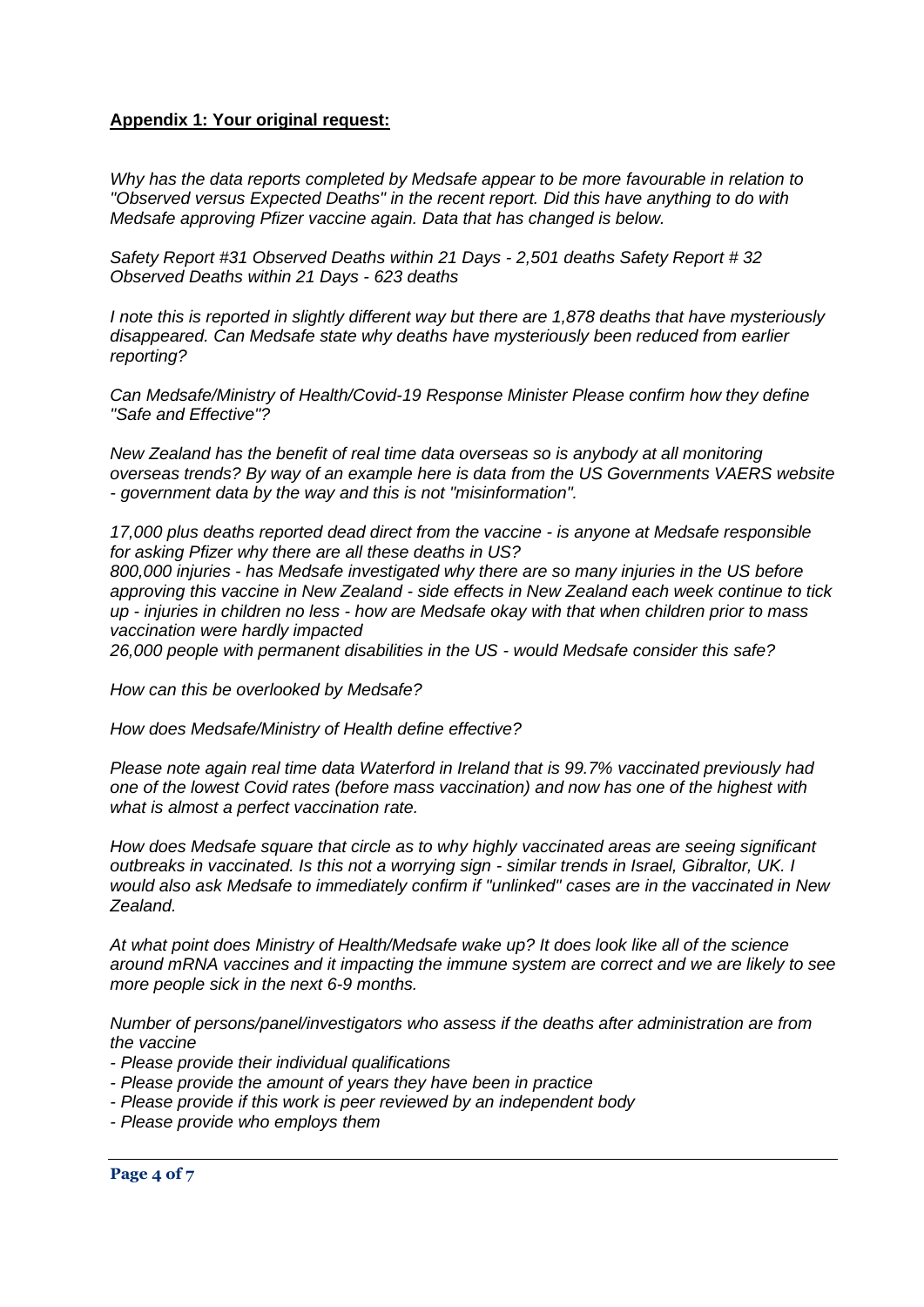*As per the statistics on the Medsafe website can you please state if you consider them to be effective and competent based on the following statistics.*

*94 total deaths 40 deaths unlikely related 38 deaths could not be assessed due to insufficient information 15 cases still under investigation 1 death from vaccine*

*Based on the above whoever is assessing these deaths it appears they can only successfully assess 50% of these deaths then surely that calls into question the usefulness of this group and an independent group needs to be appointed to investigate the 40 deaths this panel cannot figure out?*

*Because if these 40 deaths are in any way related to the vaccine this means the vaccine has done more damage than the virus - 2-1 for some basic math for you. You can't tell me we can't find a group that could actually assess these properly as it appears there is a competence issue involved here.* 

*Can you please tell me why an independent group not related to MOH/Medsafe has not been appointed to assess these deaths as only being 50% successful at something as important as this is effectively negligence/misconduct. Because if an independent third party was appointed and able to assess even two of these cases as having died from the vaccine then surely that calls into question if Medsafe has done their due diligence when approving this vaccine again.*

*Where is the main information coming from with regard to the Covid-19 vaccine response? Real time data or information from Pfizer?*

*The Ministry of Health states the vaccine is effective yet can't point to how long a person might have immunity for.*

*New Zealand has the benefit of seeing all of the overseas trends before things eventuate in New Zealand and we should be able to tailor a proper response yet YOU are failing with every metric due to the real time data now available. Even your own statistics you are refusing to look at.*

*- Are the Ministry of Health aware Dr Anthony Fauci is on TV saying vaccines do not work as intended and immunity wanes relatively quickly (given he has ties to vaccine this should raise flags). Given this information would the Ministry of Health agree a vaccine passport which might be relevant for two months is pointless?*

*- If the Ministry of Health can't tell you how long you have immunity and real time data is coming out saying it might be a few months only this would mean the vaccine is not effective at all? Would the Ministry of Health agree? What does the Ministry of Health consider effective? - Is the Ministry of Health aware that Merriam Webster changed the official definition of vaccine* 

*this year because mRNA technology did not fit into the definition. Do you think NZ would see vaccine take up if the treatment was classed as a drug or gene therapy?*

*- When the Ministry of Health approved this vaccine for the second time were you aware that on the VAERS website (government statistics) there were the following*

- *- 17,000 deaths directly from vaccine*
- *- 26,199 people disabled*
- *- 10,179 bells palsy*
- *- 10,304 cases of myocarditis*
- *- 8,408 heart attacks*

**Page 5 of 7**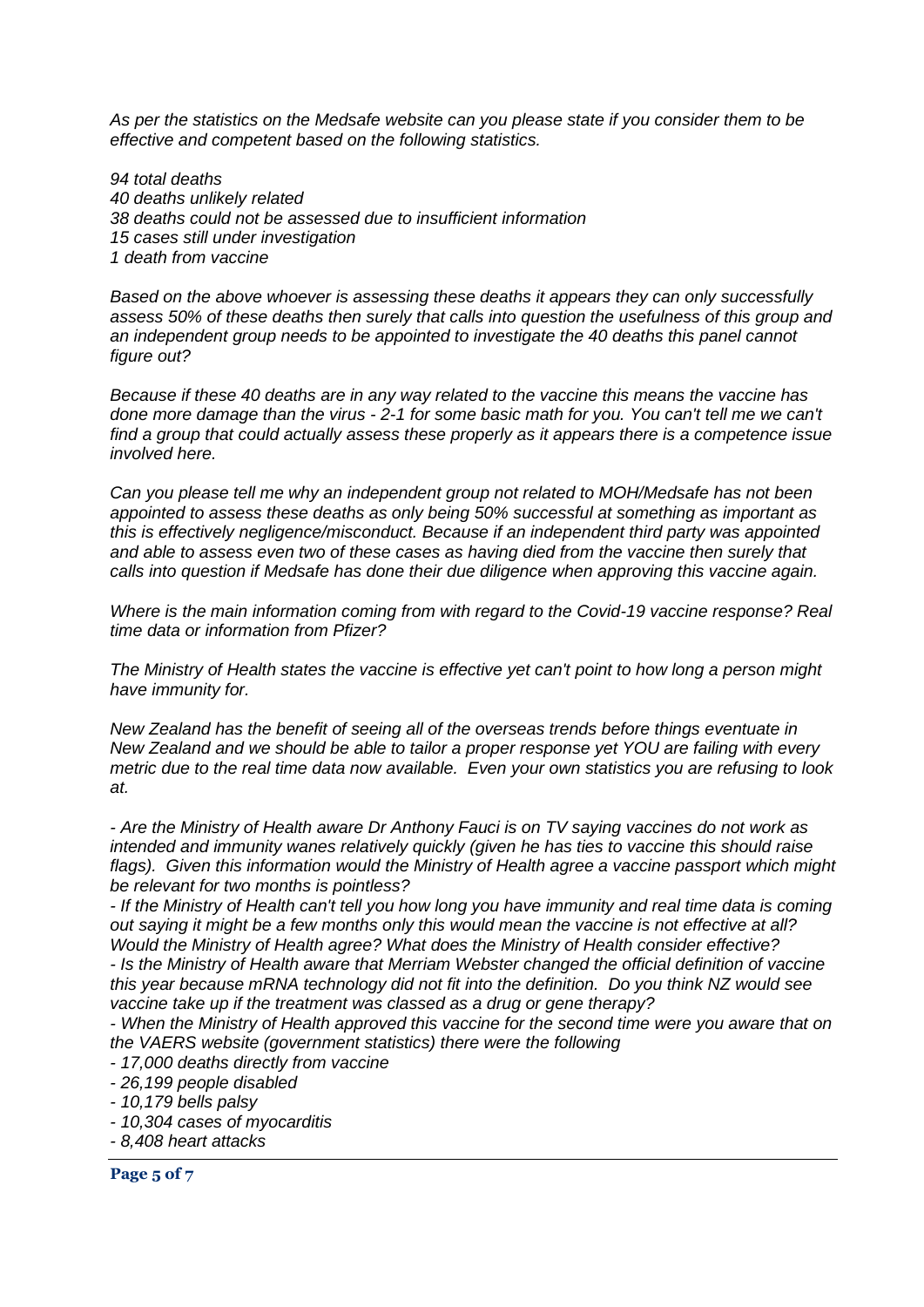*- 2,631 miscarriages*

*Did anybody at all do Due Diligence of actual statistics?*

*Medsafes own data shows this vaccine is doing large amounts of damage.*

*Given the obfuscation when OIA requests come in and the inability to properly answer basic requests New Zealanders no longer trust the competence of the people making decisions. Is this a fair statement?*

*You are gambling with peoples long term health - have some integrity and come out and say this vaccine is neither safe or effective. There is even data in the US that says the vaccine is killing 2 persons to the one person it might help.* 

*Is it corruption or incompetence stopping Medsafe/MOH from doing the right thing?*

*We are now getting 100's of Covid cases per day in Auckland when Auckland is 85% fully vaccinated.* 

*Please State how the Ministry of Health define effective?*

*Is if different to the following - Effective - producing a result that is wanted; having an intended effect.*

*It appears Auckland is starting to mirror all highly vaccinated countries overseas whereby highly vaccinated areas are seeing an uptick in Covid cases and also other "rare conditions". These rare conditions never existed prior to vaccination. Please date this request as I expect we will start seeing an uptick in ADE in coming months.* 

*Please provide number of cases of ADE by year for the last 5 years 2016-2020.*

*Also provide ADE numbers 2021 and if the person was vaccinated.*

*Recently it has come out that leaked information about the drug trials completed by Pfizer have all sorts of issues with safety, efficacy and the side effects that have been hidden.*

*Given this publicly available information does Medsafe not want to look out for New Zealanders and halt the vaccine roll-out until this is thoroughly investigated?*

*If Medsafe does not do this - would you acknowledge that this is not about health at all and you don't care about New Zealanders and would rather put them at risk.*

*Is there anything planned by the MOH, Medsafe, PM, Director General of Health or Covid Response Minister for when 100 deaths not from the vaccine are tabulated. To date we are at 94 that aren't from the vaccine.*

*https://www.medsafe.govt.nz/COVID-19/safety-report-34.asp*

*Please provide if there will be a morning tea shout? Will the six names be toasted at the morning tea? What will the budget be for the morning tea? Who will be in attendance?*